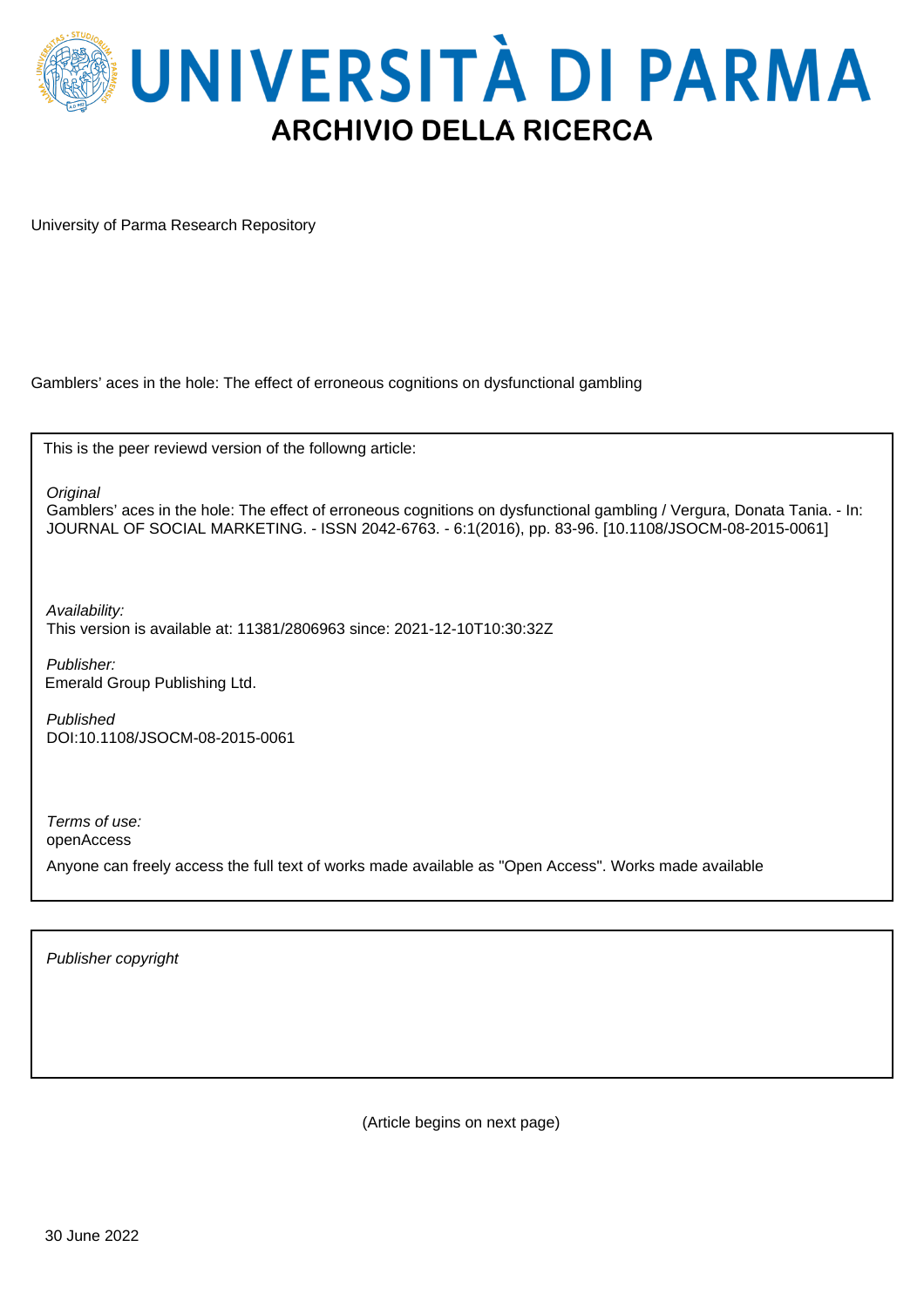**Journal of Social Marketing**



# **Gamblers' aces in the hole: The effect of erroneous cognitions on dysfunctional gambling**

|                                    | Journal:   Journal of Social Marketing                                           |
|------------------------------------|----------------------------------------------------------------------------------|
|                                    | Manuscript ID   JSOCM-08-2015-0061.R2                                            |
| Manuscript Type:   Empirical Paper |                                                                                  |
| Keywords:                          | Gambling, beliefs, problem gambling, behaviour, structural equation<br>modelling |
|                                    |                                                                                  |

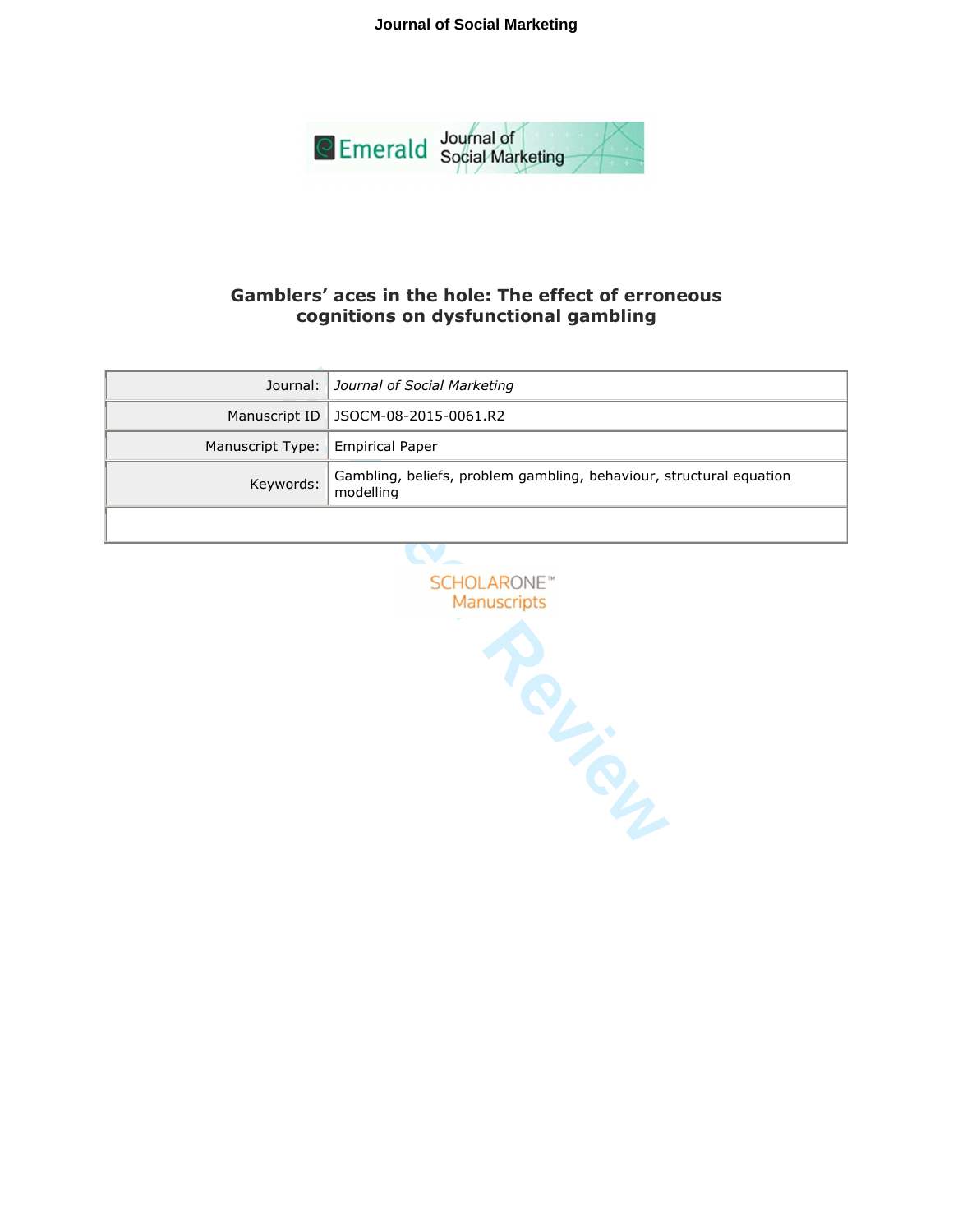# **Gamblers' aces in the hole: The effect of erroneous cognitions on dysfunctional gambling**

### **Abstract**

**Purpose -** As the popularity of gambling has grown, questions are being raised about its excessive use and factors related to addictive behaviours. This paper investigates whether gamblers' erroneous cognitive errors precesses affect gambling involvement and addiction.

**Design/methodology/approach -** A survey on 508 gamblers was conducted and a conceptual model using structural equation modelling was developed and tested.

equation moderning was developed <u>and itsed</u>.<br>
e three sets of erroneous beliefs investigated, Luck a<br>
of both gambling involvement and the severity of<br>
madian-Problem Gambling Severity Index; CPGSI),<br>
gative relationship **Findings -** Among the three sets of erroneous beliefs investigated, Luck and Superstition was a significant predictor of both gambling involvement and the severity of gambling problems (according to the Canadian-Problem Gambling Severity Index; CPGSI), while the Illusion of control showed a negative relationship with the  $CPGSL$ . Moreover, gambling involvement positively affected the potential risk of disease and mediates the relationship between Luck, and Superstition and CPGSI.

**Research limitations/implications -** Testing the model across different geographical contexts would allowis recommended to investigate the hypothesized relationships in other cultural, social and regulatory environments. Moreover, plans for future research should include the extension ofextend the analysis to consider other variables that may moderate or mediate the causal relationships.

Social implications – The results of this study can be used toe implications of the study are noteworthy for developing social marketing campaigns aimed at avoiding the potential detrimental effects of gambling.

**Originality/value –** The paper proposes (a) a deeper exploration of the relationships among beliefs, gambling involvement and dysfunctional gambling and (b) an appropriate scale to capture the most important gamblers' beliefs which could be valid for every form of game and type of gambler.

**Keywords**: gambling; beliefs; problem gambling; behaviour; structural equation modelling

### **Introduction**

Over the last decade, the gambling industry has experienced  $\alpha$ -remarkable worldwide growth. This expansion has been the result of numerous national governments' interest in reducing illegal gambling, with the dual aim of ensuring greater consumer protection and increasing tax revenues. The price being paid is the development of problematic and pathological behaviours that affect 1% to 3% of the adult population (Diagnostic and Statistical Manual of Mental Disorders V; DSM-V). Problematic or pathological gambling is considered a progressive disorder characterised by an increasing commitment of time and money to gambling that can lead to harmful-consequences to the gambler, those around them and the broader community (Dickerson et al., 1997; Neal et al.,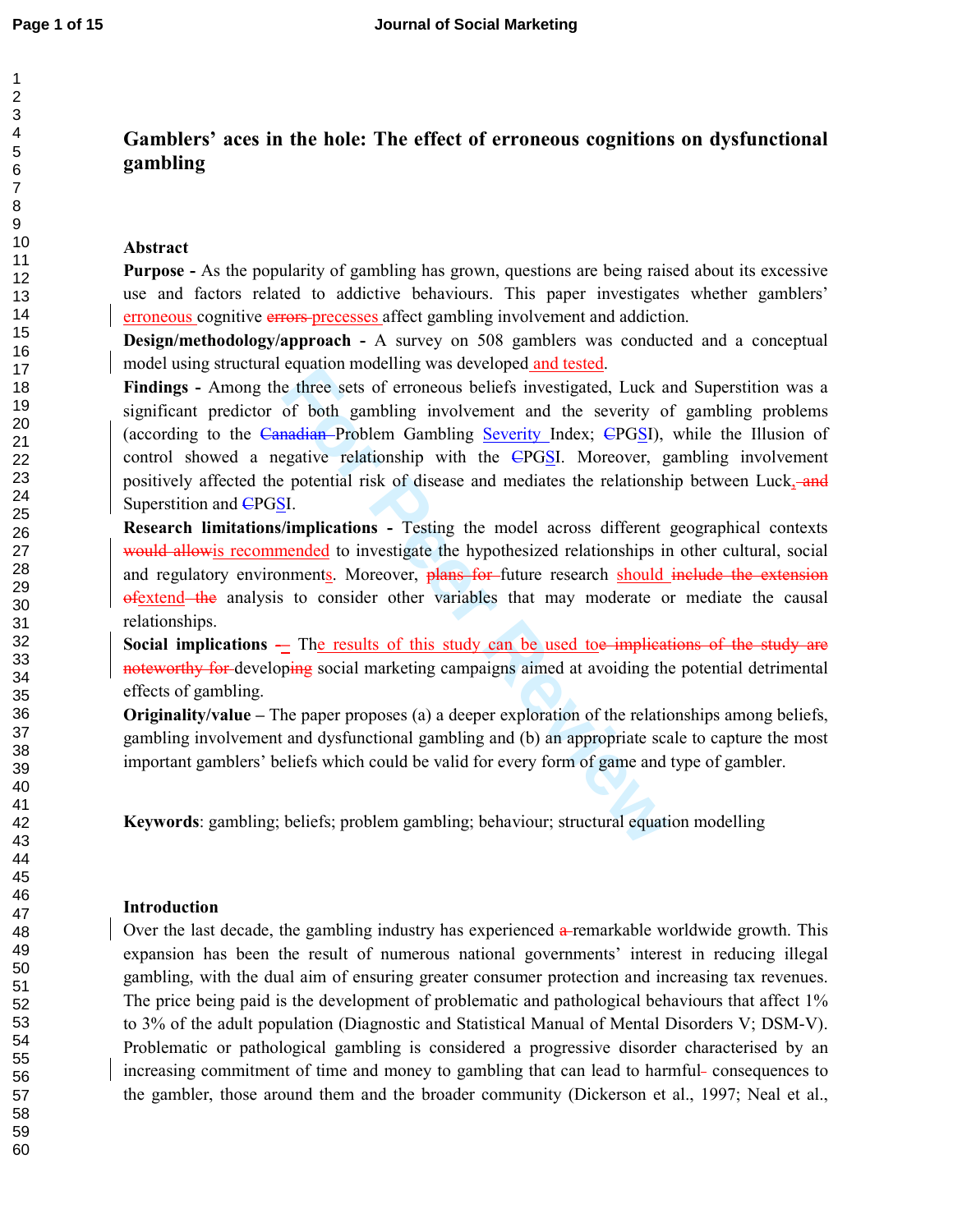2005). The DSM-V has classified such a condition as an addictive disorder, with sufferers exhibiting many similarities to those who have substance addictions. Therefore, there is general concern about the social effects of dysfunctional gambling.

A variety of explanations have been advanced to understand pathological gambling. Among these, one relates to the beliefs and cognitive biases that lead people to continue gambling despite having incurred substantial losses. Gamblers frequently fall victim to several well-documented decision-making mistakes, heuristics and biases. In particular, pathological gamblers are prone to various patterns of deviation in judgment. As a consequence, understanding gamblers' cognitive errors is essential for preventing and correcting problematic behaviours.

Based on the above, this study aims to investigate the relationships among beliefs, gambling involvement (operationalised as a synthesis of the number of gambling activities, gaming frequency and weekly expenditure) and dysfunctional gambling.

The paper is organised as follows. After reviewing the literature on gambling-related cognitions, the next section explains the objectives underpinning the study. Then, the methodology is presented, including the procedures that were used to collect the sample and data and the measurements that were developed and employed. Subsequently, the results are described and discussed, followed by some reflections on further research directions.

#### **Literature review**

Gamblers' erroneous reasoning has been analysed using a cognitive-based approach, mainly drawing on the studies of Tversky, Kahneman and Slovic on heuristics and systematic biases that influence the decision-making process (e.g., Kahneman et al., 1982; Slovic et al., 2002; Tversky and Kahneman, 1974). The most common mistakes are the *Monte Carlo fallacy*, the *near miss*, the *illusion of control* and the *mental accounting fallacy*, in addition to the belief in *luck* and *superstition*.

For an dysfunctional gambling.<br> **For also as follows.** After reviewing the literature on gambl<br>
Ins the objectives underpinning the study. Then, the met<br>
res that were used to collect the sample and data and imployed. Subs The Monte Carlo fallacy - also called the gambler's fallacy - is the belief that the likelihood of a random event is influenced and/or predicted by other independent events. Gamblers are firmly convinced that a particular outcome of a random event is more likely to occur because it has not happened recently, and vice versa. Such expectations occur because of the representativeness heuristic (Tverky and Kanheman, 1974); specifically, people tend to judge the probability of an event by finding a comparable known event and assuming that the probabilities will be similar, without considering the actual odds.

Strictly related to the Monte Carlo fallacy is the near miss effect (Reid, 1986). It occurs if the result forecasted by the gambler is a loss that is close to the winning outcome. This is the case of two winning symbols on the payoff line of a slot machine and a third winning symbol immediately above or below the payoff line. The thought of having "touched" the win spurs people to continue playing because they believe that they have a good chance of winning.

Langer (1975) showed that human beings suffer from the illusion of controlling chance events. More precisely, people feel that they have some responsibility for arranging an outcome that is demonstrably defined by chance. Such a perceived influence is due to one's personal choice, expertise on the game rules and knowledge of the activities related to the gamble. The belief that one can control the uncontrollable clarifies why players a) place higher bets if they can throw the ball onto the roulette wheel themselves, as opposed to the croupier throwing the ball for them; b)

 $\mathbf{1}$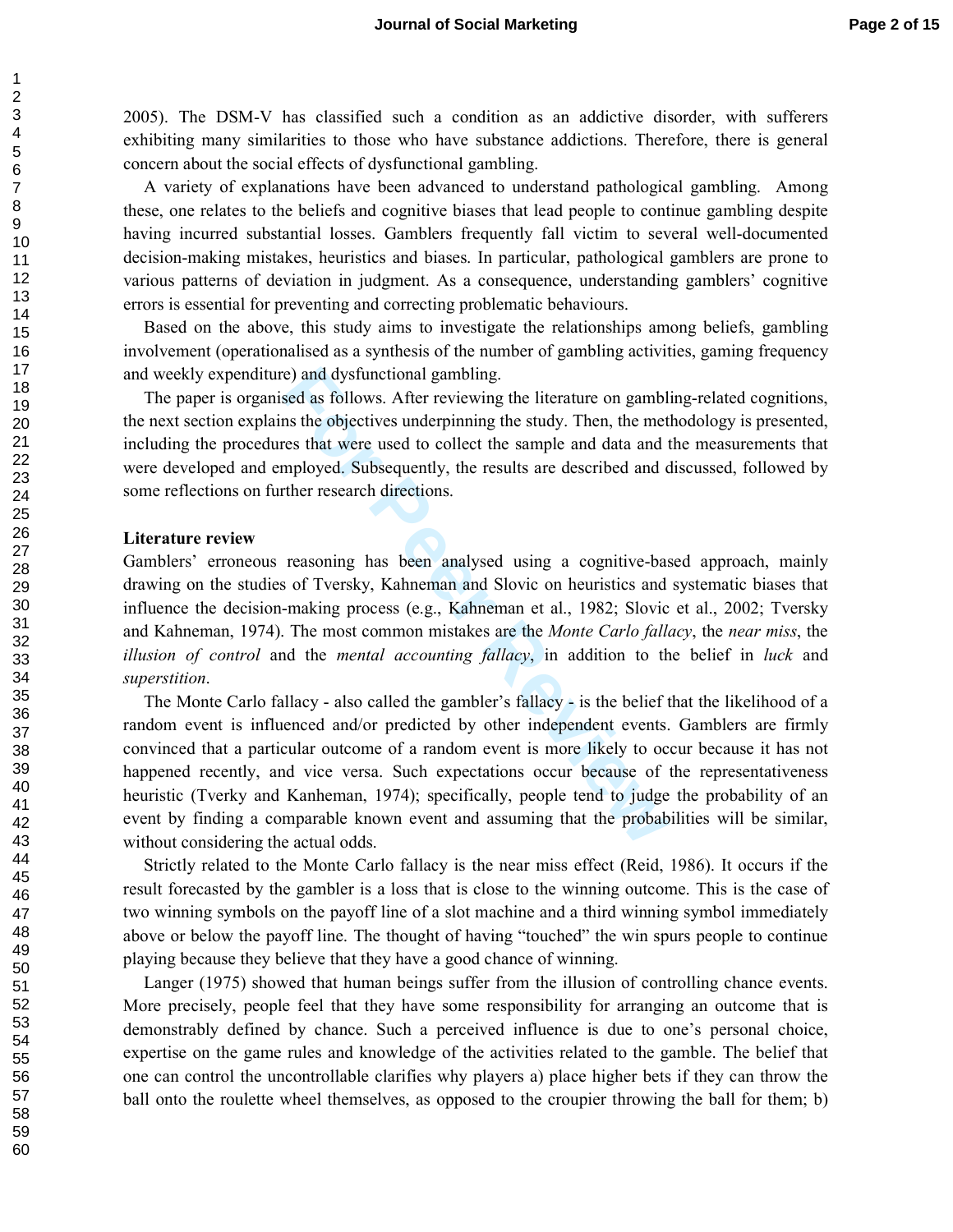#### **Page 3 of 15 Journal of Social Marketing**

have to be able to interpret the "behaviour" of the slot machine to understand at what moment the machine is going to pay; and c) have to acquire technical skills to make successful sport bets.

Thaler (1999) defined mental accounting as "the set of cognitive operations used by individuals and households to organize, evaluate, and keep track of financial activities". According to his theory, people divide their current and future assets into separate, non-transferable portions and assign different levels of utility to each asset group, which affects their consumption decisions and other behaviors. The mental accounting theory explains what Luceri and Vergura (2015) found in gamblers' behaviour, namely that they tend to bet all or part of the money won because they consider it separate from one's assets. Although the money has already been acquired, the fact that it comes from a win makes it a different type of asset, which is categorised in a different mental account. Being unexpected, it is perceived as a surplus and is accordingly subject to a higher grade of risk.

Luck is interpreted and understood in two different ways (Darke and Freedman, 1997b). Luck acts as an external force if it is accidental and occurs beyond one's control. Under this interpretation, people are not responsible for luck and can only hope to be fortunate. Conversely, luck appears to be an internal force if it is considered one of the stable attributes of an individual and, as such, controllable. In this case, the result is the strengthening of the illusion of control.

Superstition is the widespread belief that an act has the mysterious and irrational power to promote a positive or avert a negative event. Actually, the co-occurrence of the act and the expected event is rare and completely random, but it suffices as evidence of a cause-and-effect relationship. The behaviour is repeated, though it is not the real cause of the desired event, thus leading to superstition (Skinner, 1948). Superstition explains why some gamblers carry lucky charms or perform rituals to improve their chances of winning.

and understood in two different ways (Darke and Fraction Comparation and occurs beyond one's are not responsible for luck and can only hope to be internal force if it is considered one of the stable attrible. In this case Gamblers' erroneous cognitions have been described as prominent factors that affect gambling involvement and pathological gambling. Research has shown that superstition, belief in luck and belief in personal skills are related to a higher frequency of gambling and an increased gambling expenditure (e.g., Darke and Freedman, 1997a; Joukhador et al., 2004; Moodie, 2008; Wood and Clapham, 2005; Zhou et al., 2012). In addition, problem gamblers are more likely to display erroneous cognitions than are recreational gamblers (Chiu and Storm, 2010; Jouchador et al., 2004; Lambos and Delfabbro, 2007; Moodie, 2008; Moore and Ohtsuka, 1999; Myrseth et al., 2010; Steenberg et al., 2002; Tao et al., 2011).

Based on the suggestions above, this paper investigates the relationships between gamblers' erroneous cognitions and their level of (a) gambling involvement and (b) gambling addiction. In addition, because the literature has speculated that gambling involvement has a positive effect on dysfunctional gambling (e.g., Griffiths and Barnes, 2008; Joukhador et al., 2004; Moodie, 2008; Platz and Millar, 2001; Wiebe et al., 2001), such a relationship is also explored. Finally, a mediating role of involvement in the relationship between gamblers' erroneous cognitions and gambling addiction is hypothesized. The proposed conceptual model is shown in Figure 1. The results are useful for practitioners in understanding and correcting gamblers' behaviour.

#### **Materials and method**

#### *Procedure and participants*

An online structured interview was conducted with a national (Italian) sample of 508 regular and

60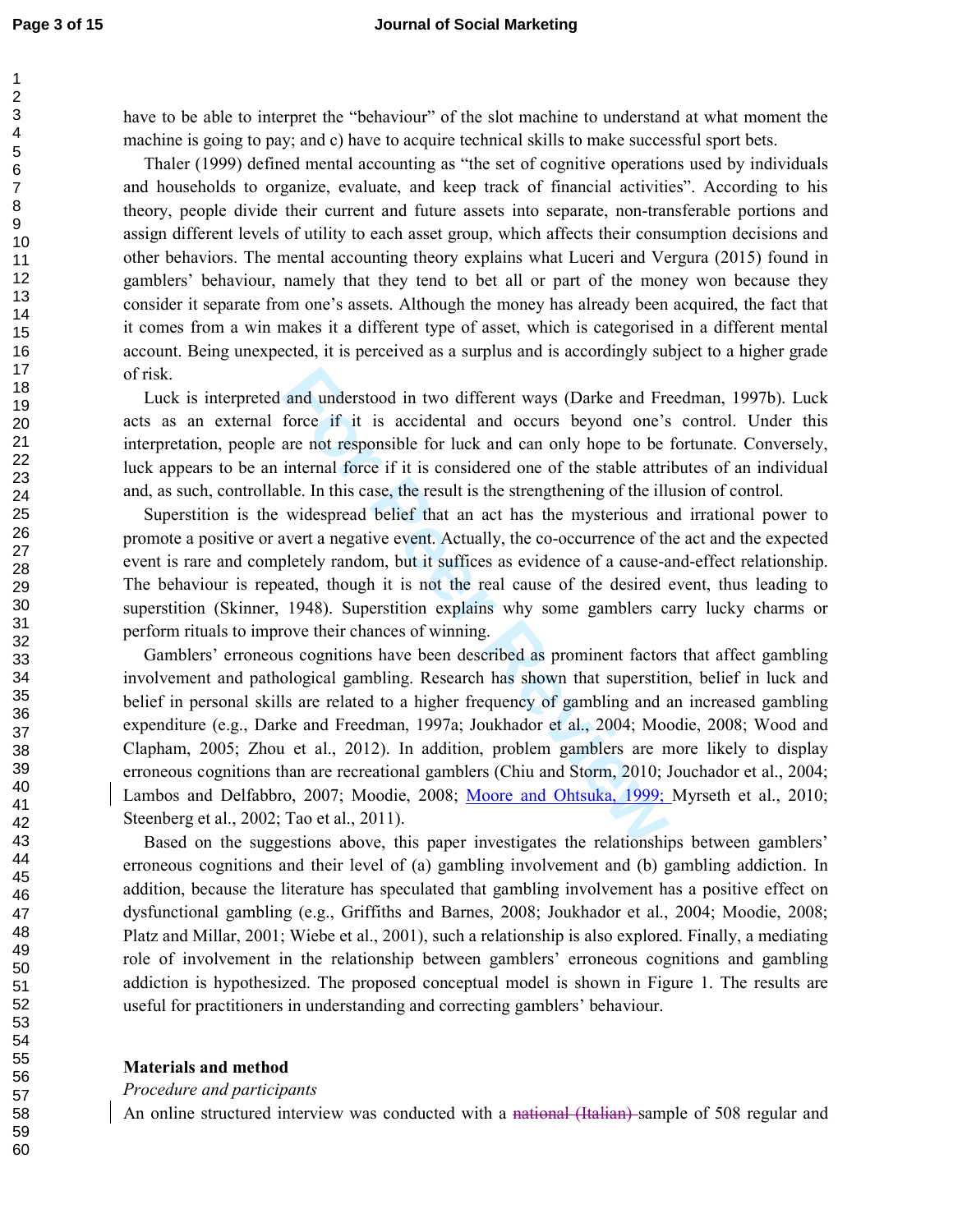occasional Italian gamblers who engaged in different forms of gambling. The sample was drawn from a panel representative of the Italian online population and attention was paid to obtain sufficient variety in geographic, age and gender distribution. Participation was restricted to people allowed to gamble by law (18 years of age or older). A cover letter containing information about the characteristics of the study and privacy protection was given to the participants.

### *Measures*

The questionnaire included questions about general demographics (gender, age, marital status, education, and income) and gambling involvement (gaming frequency and weekly expenditure); the Gambling Beliefs Scale (GBS); and the Canadian Problem Gambling Severity Index (CPGSI).

*Gambling frequency*. Gambling frequency was measured for 14 gambling activities, each of which was measured on a 5-point scale ranging from *never* to *more than once a week* (1 = *never*; 2 = *few times a year*; 3 = *once or twice a month*; 4 = *once a week*; 5 = *more than once a week*). A total score was calculated by summing the responses for each game.

Gambling frequency was measured for 14 gambling account scale ranging from *never* to *more than once a we* or *twice a month*;  $4 = once a week; 5 = more than once  
ming the responses for each game.  
ambling Serverity Index (PGSI). The CPGI (Ferris anme, 2001) is a tool specifically created for detecting  
mmes, 2001) is a tool specifically created for detecting  
imples. It is part of a long questionnaire,$ *Canadian Problem Gambling Severity Index (PGSI)*. The CPGI (Ferris and Wynne, 2001) The PGSI (Ferris and Wynne, 2001) is a tool specifically created for detecting problem gambling in general population samples. It is part of a long questionnaire, the *Canadian Problem Gambling Index* (CPGI), aimed at probing gambling involvement, problem gambling behaviour and adverse consequences. Only the second section, the PGSI, produces a prevalence rate for problem gambling. This section contains nine questions that are each scored on a 4-point scale, ranging from *never* to *always*, in which the participants are asked to rate how frequently within the past 12 months they experienced certain symptoms that are commonly associated with dysfunctional gambling. A total score of 0 identifies no problem gambling; 1–2 indicates low problem gambling, 3–7 indicates moderate problem gambling, and 8–27 indicates severe problem gambling. The scale shows good internal reliability (Cronbach's alpha =  $0.84$ ) and test-retest reliability ( $r = 0.78$ ).

*Gambling Beliefs Scale (GBS)*. The literature provides several scales to capture gamblers' beliefs, but they suffer from some limitations. However, some scales have been validated with respect to one or a few types of gambling (e.g., Jefferson and Nicki, 2003; Jonsson et al., 2003; Joukhador et al., 2004; Lambos and Delfabbro, 2007; Monaghan, Blaszczynski, and Nower, 2009; Williams, 2002) or focus on one or a few beliefs instead of considering all of the cognitive errors that drive gambling behaviour (e.g., Carlson et al., 2009; Chiu and Storm, 2010; Darke and Freedman, 1997b; Joukhador et al., 2004; Lambos and Delfabbro, 2007; Wood and Clapman, 2005). Moreover, Other scales have been developed to measure generic beliefs, regardless of gambling (e.g., Carlson et al., 2009; Darke and Freedman, 1997b). In particular, some authors developed scales to measure generic beliefs, regardless of gambling. Among these, Carlson et al. (2009) proposed a general measure of a propensity to be superstitious, while Darke and Freedman (1997b) modelled the Belief in Good Luck Scale to capture irrational or superstitious beliefs people hold about luck. The studies which propose specifically developed scales for gambling differ for the context of investigation. Some scholars restricted the analysis to one or a few types of games, mainly electronic gaming machine s (e.g. Jefferson and Nicki, 2003; Joukhador et al., 2004; Lambos and Delfabbro, 2007; Monaghan, Blaszczynski, and Nower, 2009). Other scales focus on one or a few beliefs instead of considering all of the cognitive errors that drive gambling behaviour (e.g. Joukhador et al., 2004;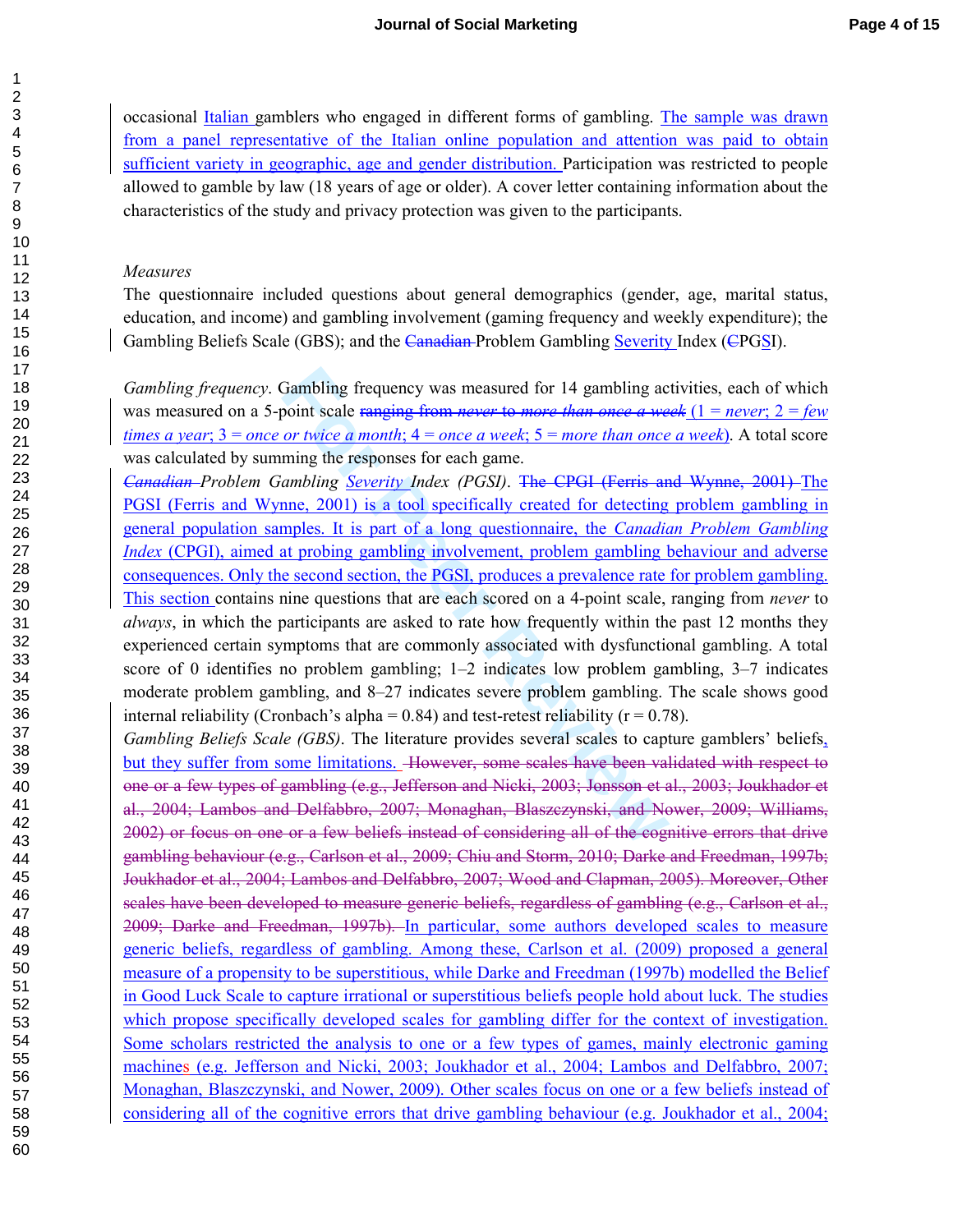Lambos and Delfabbro, 2007; Moore, and Ohtsuka, 1999; Ohtsuka and Chan, 2010; Wood and Clapman, 2005). In order to fill thise gap inof the existing literature, it seemed necessary to develop a new measure of gambling beliefs that encompasses any form of game, place of consumption and type of gambler. Based on the results of a qualitative study with Italian gamblers (Luceri and Vergura, 2015) and literature review, a revised pool of items relating to gambling beliefs that encompasses any type of belief and any form of game was derived. Specifically, thirteen items were identified as adequate indicators of gamblers' beliefs. For each of the measurement items, the respondents were required to rate "how much do you agree with each of the following statements?" on a self-anchored 5-point scale (1 = *none*; 5 = *very much*). The instrument was pre-tested using the think-aloud method with five gamblers to assess the items' wording and clarity. This phase led to several superficial linguistic adjustments when the original formulation of an item generated confusion.

The scales were translated from the English language version to target language (Italian) by the author. Then, a professional translator fluent in both English and Italian verified the translation.

**Instant 1 Formular Confidential Example 1 Formal translator fluent in both English and Italian verifid<br>
ducted with 50 (26 males and 24 females) adult gambl<br>
different forms of gambling. Reliability was assessed tha<br>** A pilot test was conducted with 50 (26 males and 24 females) adult gamblers (18 years of age or older) who engaged in different forms of gambling. Reliability was assessed as internal consistency using Cronbach's alpha coefficient (Cronbach, 1951) and item-total correlation. The internal consistency reliability was very high, as demonstrated by an alpha index (0.92) that was greater than the threshold value of 0.70 (Nunnally, 1978). All items had a high item-total correlation (greater than 0.49), indicating their ability to tap the construct, and the alpha value did not increase when each item was removed. The correlation coefficients between the items are shown in Appendix A.

### **Results**

### *Profiles of the respondents*

The sample was almost evenly composed of males and females ( $M = 46\%$ ;  $F = 54\%$ ), and the average age was 41 years (S.D.  $= 12.867$ ). Just over half of the respondents (53%) had completed high school, 28% had graduated from university, 2% had left school after the primary level, and 17% had left school after the secondary level. More than half of the respondents (61%) were married or cohabitating, 35% were single, 3% were separated, and 1% were widowed. Twenty percent of the sample had an annual net income under 10,000 Euros, 73% earned between 10,000 and 50,000 Euros annually, and only 7% earned more than 50,000 Euros a year.

Examining the number of gambling activities showed that, on average, the respondents engaged in seven forms of gambling, with a weekly expenditure of 23 Euros (S.D. = 41.254).

The reliability of  $CPGSL$  was very high (Cronbach's alpha = 0.94), according to Nunnally (1978). Almost half of the sample (49%) reported no gambling-related problems, while 25% were classified as low risk gamblers, and 12% as moderate risk gamblers. The share of gamblers with a severe level of problem gambling was 14%. This result appears much higher than other national estimates (2%). However, previous studies (Barbaranelli, 2013; Colasante et al., 2012) have estimated the problem gambling prevalence rate with reference to the adult Italian population, thus also including nongamblers. Moreover, other studies have found higher levels of problem gambling (ranging from 9% to 13%) among Chinese and Australian populations (Boldero and Bell, 2012; Loo et al., 2010; Ohtsuka and Chan, 2010).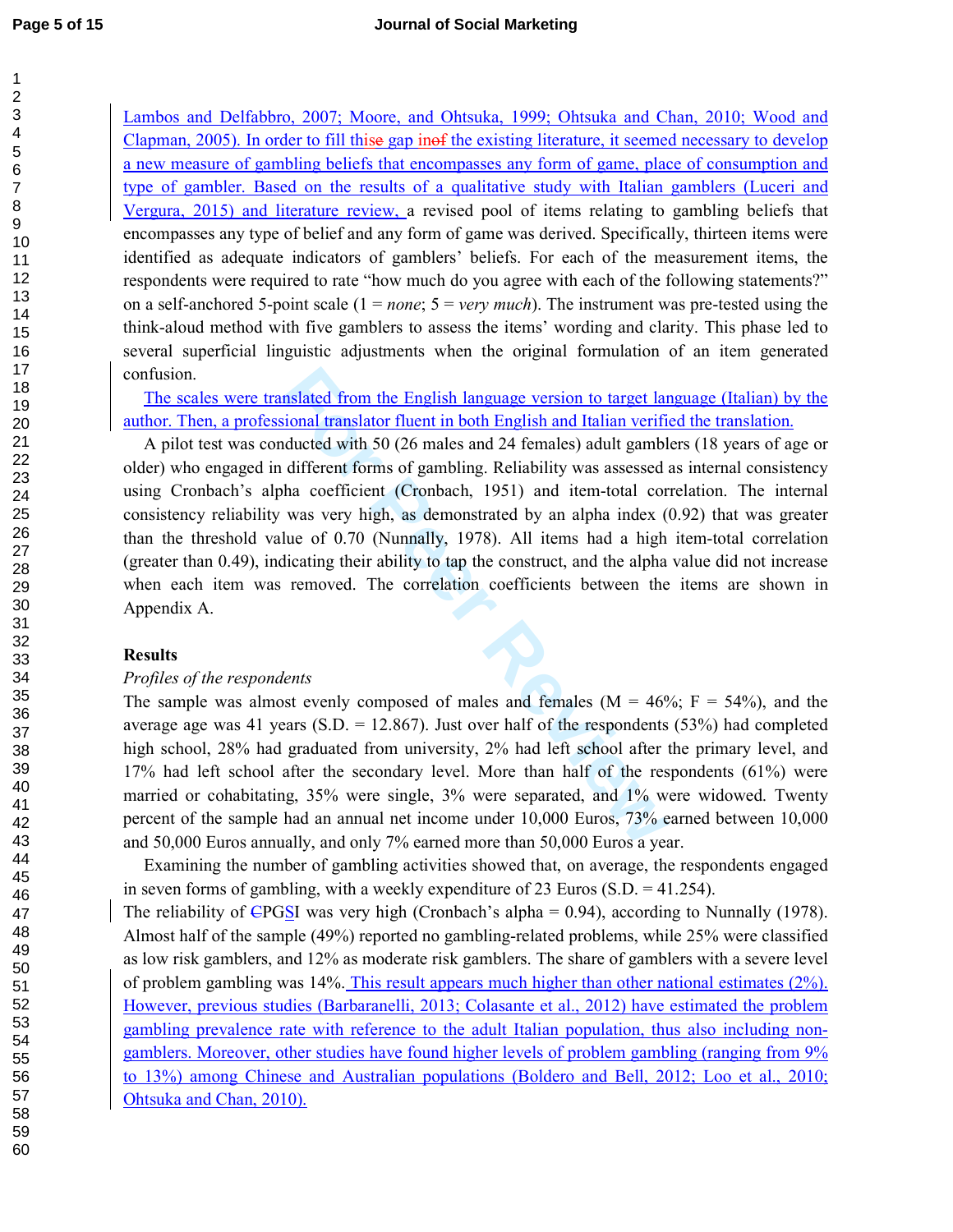#### *Exploratory and confirmatory factor analysis of GBS*

After verifying the internal consistency of the GBS scale ( $\alpha$  = 0.92), a principal component analysis (PCA) was performed on the 13-items with orthogonal rotation (varimax). A cut-off of 0.40 was fixed to interpret an item as loading on a factor.

The KMO (= 0.944) and Bartlett ( $X^2$  = 3682.622,  $p$  < .001) tests assessed the PCA adequacy of the Gambling Beliefs Scale (GBS). The optimal solution consisted of one dimension with eigenvalues greater than 1 (Kaiser, 1960), which explained 53% of the overall variance. However, the scree plot showed inflexions that would justify retaining three factors (Cattell, 1966), which explained approximately 67% of the overall variance. Examining the structure of the items showed that all 13 items loaded on at least one factor and that most items loaded on only one factor*.*  Therefore, this factor structure was retained for the analysis. The first factor (luck and superstition) explains 34% of the overall variance and shows gamblers' confidence in luck and superstition. Moreover, mental accounting plays an important role, and the Monte Carlo fallacy seems to determine the moment when luck will favour the player. Factor two (the illusion of control) explains 17% of the overall variance. It reflects gamblers' confidence in their ability to affect the outcome of the game with their own capabilities and actions. The third factor (supernatural help) explains 16% of the overall variance and concerns the belief in a supernatural entity (e.g., God or Lady Luck) that occasionally chooses to be benevolent to a particular person.

structure was retained for the analysis. The first factor overall variance and shows gamblers' confidence in counting plays an important role, and the Monte C are wounting plays an important role, and the Monte C are with To validate the three-factor model, a confirmatory factor analysis (CFA) with the maximum likelihood method was undertaken using LISREL 8.80. To scale the latent variables, the first factor loading for each of them was set to 1. The fit of the model was interpreted based on a range of fit indices, namely the Chi-square  $(\chi^2)$  value, the degree of freedom (df), the comparative fit index (CFI), the non-normed fit index (NNFI), the goodness-of-fit index (GFI), the root mean square error of approximation (RMSEA), and the standardised root mean square residual (SRMR). A good fit of the data was indicated by a chi-square/degrees of freedom value less than 4 (Field, 2000). Values in the 0.90 range and above have been deemed acceptable for CFI, NNFI and GFI (Hooper et al., 2008; Hu and Bentler, 1995), and values lower than 0.08 have been deemed acceptable for the RMSEA and the SRMR (Bollen, 1989; Browne and Cudeck, 1993).

As multivariate normal assumption was violated ( $\chi^2$  = 1923.962, *p* < 0.001), robust estimates were calculated using the Satorra-Bentler method. Table 1 presents the factor loadings for the items and the CR (Construct Reliability) value of each factor as a measure of their internal consistency. All items loaded significantly on the hypothesised latent variables and the model fit indices indicated a good overall fit of the conceptual model to the data ( $\chi^2$  = 143.992; df = 62; CFI = 0.992; NNFI = 0.989; RMSEA = 0.051; GFI = 0.944, SRMR = 0.034).

A second CFA was conducted to verify the goodness of the 1-factor solution suggested by EFA, according to Kaiser's criterion. The model showed a better fit to the empirical data, as revealed by an examination of the fit indices:  $\chi^2 = 251.662$ ; df = 65; CFI = 0.981; NNFI = 0.977; RMSEA = 0.075, p = 0.000, SRMR = 0.045; GFI = 0.906. The  $\Delta \chi^2$  value (368.728, p < 0.001) which supported the choice to retain the 3-factor solution.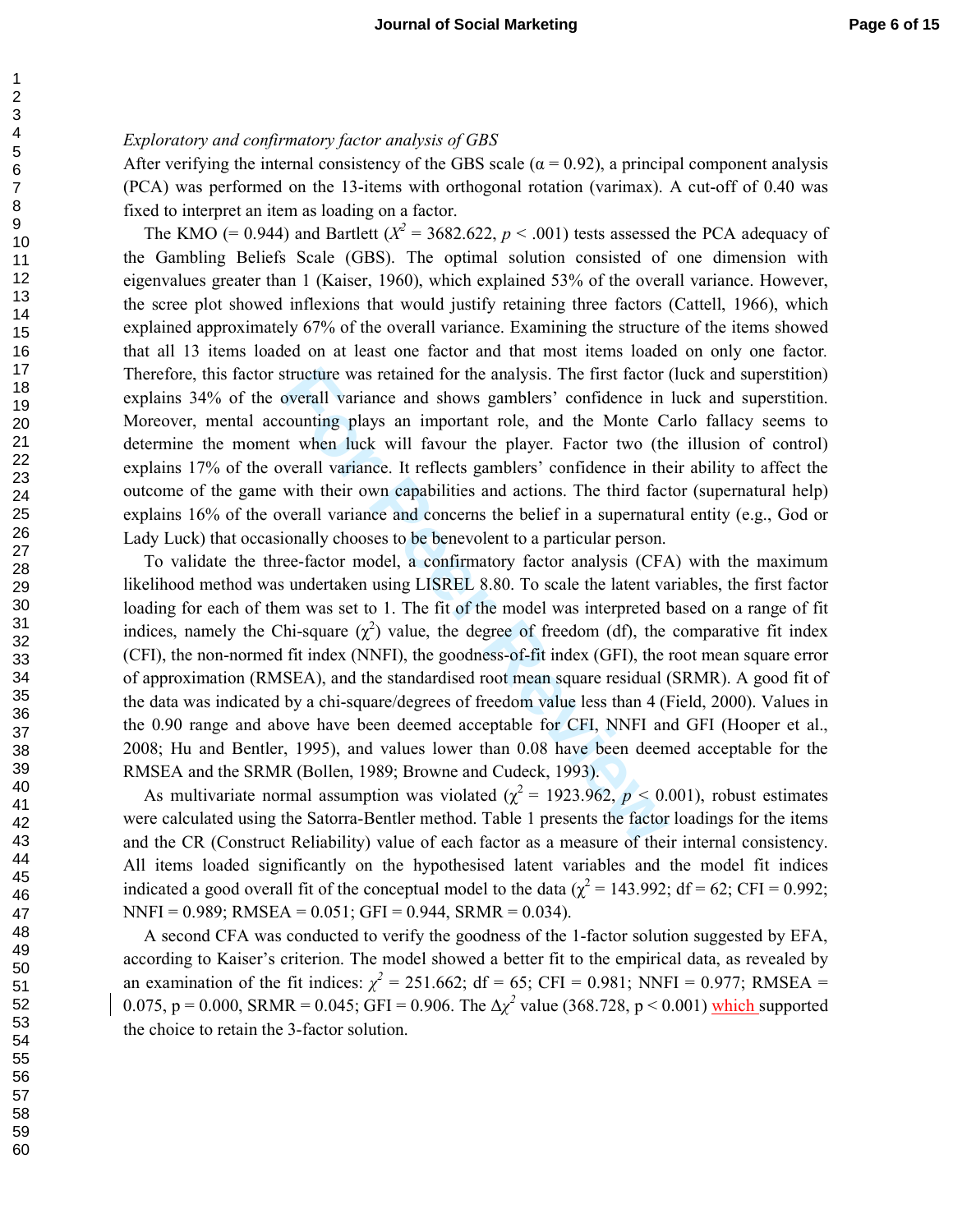# Table I. Factor loadings for the GBS<sup>a</sup>

### *Estimation of the proposed model*

Structural equation modelling with the Satorra-Bentler method was employed to investigate the hypothesized relationships among gambling beliefs, gambling involvement (operationalised as a synthesis of the number of gambling activities, gaming frequency, and weekly expenditure) and problem gambling.

bles emerged. Specifically, the effect of the illusion offect of supernatural help on gambling involvement and superstition strongly influenced gambling involvement and superstition strongly influenced gambling involvemen The findings showed that the model fits the data acceptably well  $(\chi^2 = 208.693; df = 110; CFI =$ 0.993; NNFI = 0.992; RMSEA = 0.042; SRMR = 0.038; GFI = 0.94). The standardized regression coefficients are shown in Figure 1. Overall, the model explains a good amount of the variance for gambling involvement (37%) and CPGSI (60%). However, some non-significant path coefficients from the beliefs variables emerged. Specifically, the effect of the illusion of control on gambling involvement and the effect of supernatural help on gambling involvement and CPGSI were nonsignificant. Only luck and superstition strongly influenced gambling involvement ( $\beta$  = .757, *p* < .01). More precisely, gamblers who believed in the role that luck and superstition play in influencing gambling results were more involved in gambling activities. In addition, such a belief implied an increased prevalence of problem gambling ( $β = .904, p < .01$ ). Mediation analysis showed that the indirect and total effect of luck and superstition on  $CPGSL$  was significant ( $p \leq$ 0.01). Therefore, involvement acts as a mediator between such a belief and the risk of developing problematic behaviours. Interestingly, the illusion of control appeared to have a negative direct influence on  $CPGSL$  ( $\beta$  = -.228,  $p < .05$ ), while the mediation effect of gambling involvement was not significant ( $p > 0.05$ ). Thus, reliance on personal skills or simply having an active personal role in the game does not influence gambling involvement. On the contrary, it acts as a source of awareness of gambling related risks. Finally, consistent with prior research, people who were more involved in gambling showed a greater risk of developing dysfunctional behaviours (β = .186, *p* < .01).

Figure 1. Structural model with standardized coefficients

### **Conclusions and implications**

The primary objective of this study was to enrich the debate about the relationships among gamblers' erroneous cognitions, gambling involvement and dysfunctional gambling. In this perspective, it The current study may help in explaining and modelling problem gambling and the results can be used to inform public policy and social marketing initiatives in this area. Secondly, it the paper offers another relevant contribution to the literature, namely the development of a tool for assessing the most important gamblers' beliefs which could be valid for every form of game and type of gambler.

The study confirmed the significant role played by a belief in luck and superstition in developing and maintaining gambling behaviour. Of the three factors, only this one was positively influential in increasing gambling involvement and the prevalence of problem gambling, with gambling involvement acting as a mediator in the causal relationship. Conversely, the illusion of control was negatively related to CPGSI. This result deserves further examination. First, people who feel that they have some responsibility in determining an outcome would be better able to control their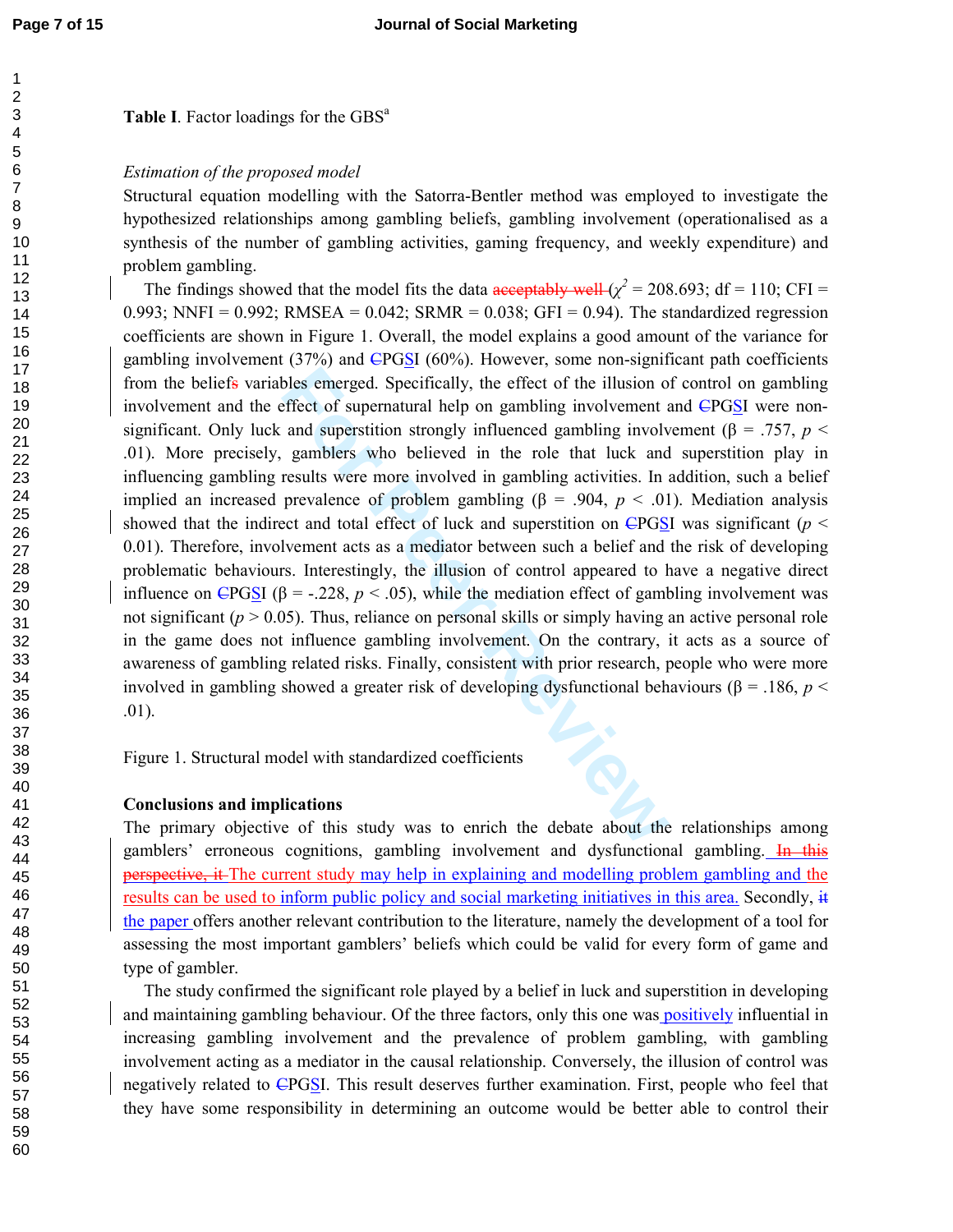gambling engagement, thus reducing the risk of developing dysfunctional behaviours. Second, games that actually involve elements of skill, such as card games, would be less risky than those of pure chance. This evidence is consistent with the identification of the slot machine – the outcomes of which are determined exclusively by chance – as being most responsible for the development of problem gambling (Griffiths, 1999, Smith and Wynne, 2004; Turner, 2004). Finally, belief in supernatural help was not found to be related to gambling involvement or to the prevalence of problem gambling.

From a demarketing perspective, these findings have noteworthy implications for marketers, public policy makers and health professionals. The negative effect of the illusion of control on dysfunctional behaviours should encourage the development of communication strategies that emphasise the individual's potential to influence the gambling outcome through the knowledge of gambling rules, the use of personal skills or simply having an active role in the game dynamics. An additional benefit of this option is that it should not encounter resistance from marketers because it does not influence gambling involvement.

e of personal skills or simply having an active role in this option is that it should not encounter resistance from this option is that it should not encounter resistance from thing involvement.<br>
Harketing campaigns wishin Moreover, social marketing campaigns wishing to discourage gambling should understate the role of luck and superstition in determining the outcome of the game. This is especially true if more gullible and superstitious thinking is rooted in a particular culture. Because this construct includes an item relating to the expectation of winning in the long run ("In the long run, I will win more money than I will lose gambling"), messages should also emphasise the low chances of success and the high long-term costs of gambling investments. In several countries, including Italy, the current social marketing campaigns are limited to information indicating that "gambling can cause addiction" and recommendations centre upon encouraging people to "gamble the right (amount)" (this sentence has to be written, according to Italian law, on all the communication campaigns and on gambling machines and tickets). More targeted and accurate campaigns are needed to educate people about the dangers of gambling. Contextually, it would be useful to conduct prevention programs, for example in schools, aimed at reducing such erroneous cognitions among young people. Similarly, such preventive and educational programs should be aimed at the less educated segments of the population. Ohtsuka and Chan (2010) found a high negative correlation between education level and superstitious belief., Tthat is, the person who is with a lower education level will endorsed more superstitious beliefs.

Belief in luck and superstition could also be used as a diagnostic tool. Because such cognitive distortion is crucial in developing gambling behaviour, assessing it seems to be useful in predicting gambling take up and persistence and detecting excessive and pathological gambling. Companies providing on line gambling and wishing to avoid the potential detrimental effects of gambling on people's well-being may periodically survey their gamblers in order to control their belief in luck and superstition. Individuals who exhibit strong belief in luck and superstition may be most exposed to the risk of developing problematic gambling behaviours. Therefore, they may use their online gaming platforms to provide targeted health messages to this particularly vulnerable group of gamblers.

Similarly, therapists, psychologists and gambling addiction counsellors should work on belief in luck and superstition during therapy to help their patients with gambling addictions.

1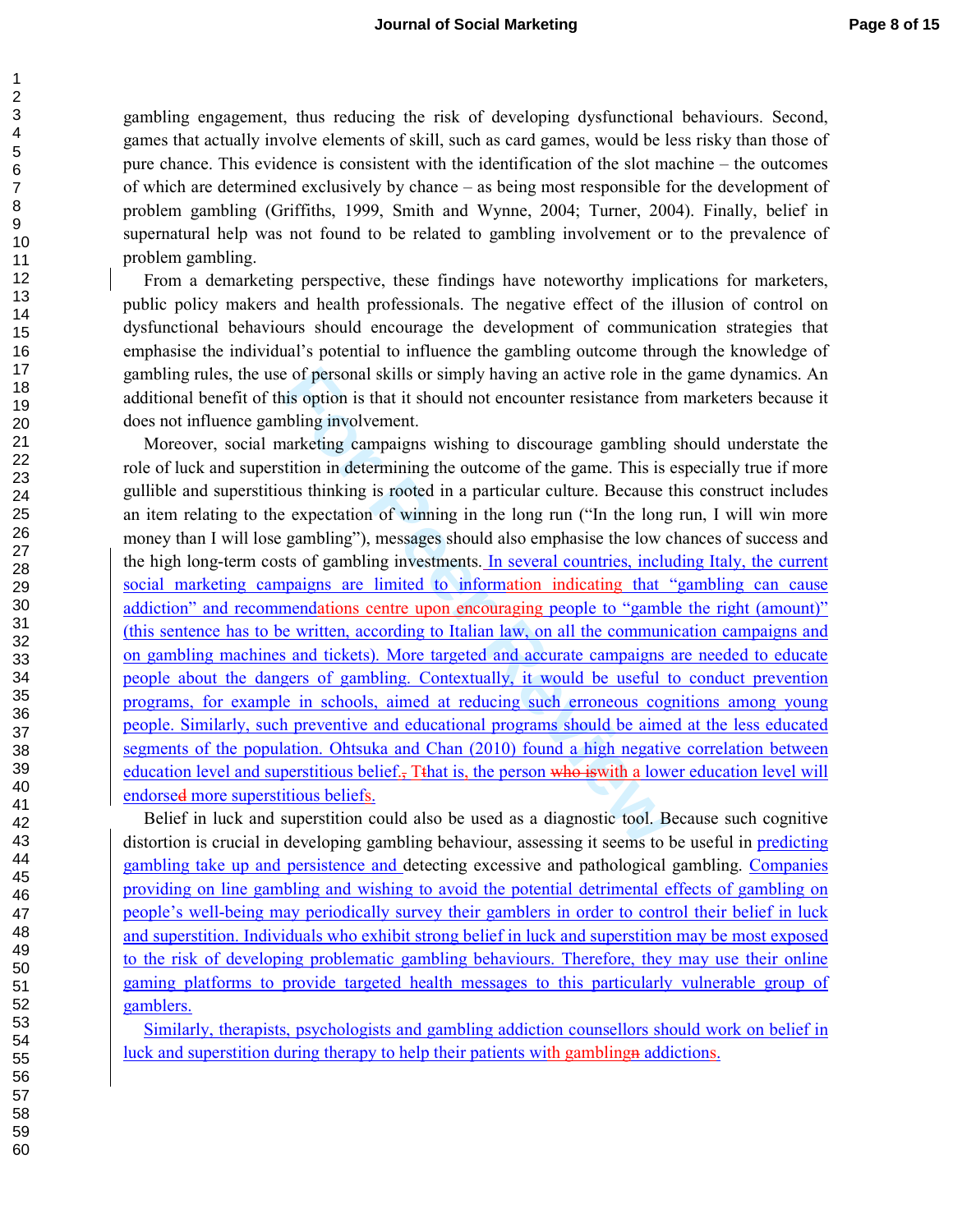Obviously, the suggestions outlined above should be interpreted conversely from a marketing Namely, luck and superstition are the elements to be leveraged to promote gambling.

### **Limitations and future research**

A strength of this study is that the participants came from a community sample, as opposed to using convenient samples (i.e., participants from university courses). Accordingly, they were representative of typical gamblers. However, there are some a number of limitations associated with this study, which highlight opportunities to develop what has been presented above.

First, although the psychometric properties of the GBS appear promising, plans for future research include the administration of the scale to other samples of gamblers to confirm its reliability and validity are recommended. Further studies are also recommended to assess the sensitivity of the scale to changes over time through the test-retest reliability.

Second, testing the model across different geographical contexts would allow to investigation of the hypothesized relationships in other cultural, social and regulatory environments, thus making an excellent contribution, from both a theoretical and practical perspective.

Third, because not all cognitive dimensions apparently influence gambling behaviour, future research should extend the analysis to include other variables that may moderate or mediate the causal relationship. Similarly, it seems interesting to investigate whether the factors that influence gambling behaviour (namely, the illusion of control and belief in luck and superstition) act differently depending on the type of favourite game. This information may be used to better target social marketing efforts.

**Example 1** Further studies are also recommended. Further studies are also recommended to changes over time through the test-retest reliability. model across different geographical contexts would allo onships in other cult Finally, some limitations relate to the online instrument and the potential for social desirability bias. SThe self-administered surveys may tends to produce a more valid results compared to the interview model as it prevents participants feeling uncomfortable in front of the interviewer, which may cause aor natural pressure in givingto give a "correct" response. However, it may still exist the potential for social desirability bias in self reporting behaviour may exist in both survey forms. Therefore, the inclusion of a social desirability scale in the question naire would have been appropriate. Moreover, the survey was administered online, thus requiring access to and some fluency with a computer. As a result, although the sample is sufficiently representative of the population in terms of gender, age and geographic distribution, it is highly educated.

**Appendix A**. Correlation matrix of observed variables

### **References**

Barbaranelli C, Vecchione M, Fida R and Podio-Guidugli S (2013) Estimating the prevalence of adult problem gambling in Italy with SOGS and PGSI. *Journal of Gambling Issues*, 28: 1- 24.

Boldero J M and Bell R C (2012) An evaluation of the factor structure of the Problem Gambling Severity Index. *International Gambling Studies*, 12(1): 89–110.

Bollen K (1989) *Structural equations with latent variables*. New York: Wiley.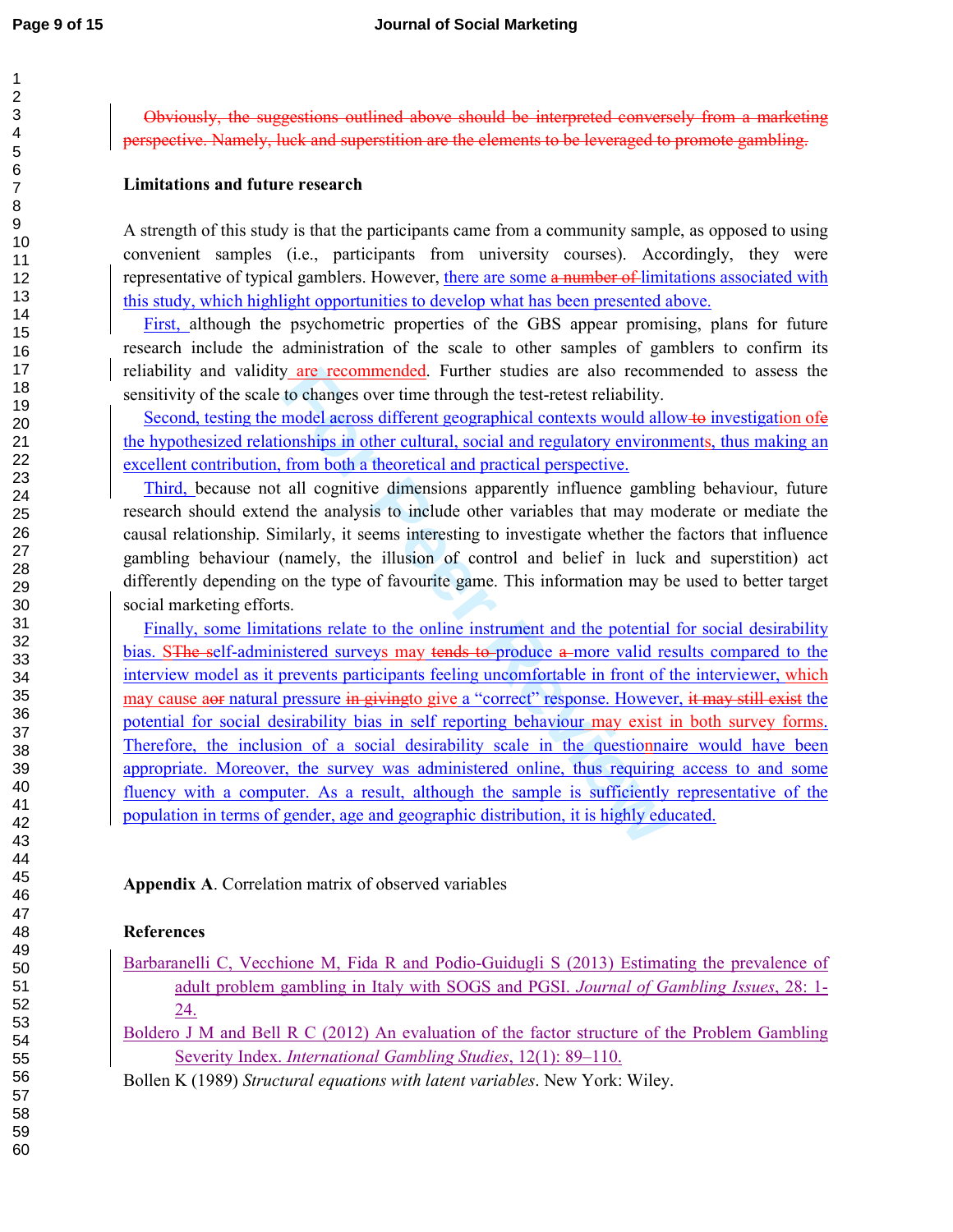- Browne MW and Cudeck R (1993) Alternative ways of assessing model fit. In Bollen KA and Long JS (eds) *Testing structural equation models*. Newbury Park, CA: Sage Publications.
- Carlson B Mowen J and Fang X (2009) Trait superstition and consumer behaviour: Reconceptualization, measurement, and initial investigations. *Psychology & Marketing,* 26(8): 689-713.
- Cattell RB (1966) The scree test for the number of factors. *Multivariate Behavioural Research*, 1: 245-276.
- Chiu J and Storm L (2010) Personality, perceived luck and gambling attitudes as predictors of gambling involvement. *Journal of Gambling Studies*, 26(2) : 205-227.
- Colasante E, Gori M, Bastiani L, Siciliano V, Giordani P, Grassi M and Molinaro S (2013) An assessment of the psychometric properties of Italian version of CPGI. *Journal of Gambling Studies*, 29(4): 65-74.
- Cronbach L (1951) Coefficient alpha and the internal structure of tests. *Psychometrika,* 16(3): 297- 334.
- Darke P and Freedman J (1997a) Lucky events and beliefs in luck: paradoxical effects on confidence and risk-taking. *Personality and Social Psychology Bulletin,* 23: 378–388.
- Darke P and Freedman J (1997b) The Belief in Good Luck Scale. *Journal of Research in Personality,* 31: 486–511.
- 65-74.<br> **Formally and the internal structure of tests.** *Psych*<br> **Formally All 2013** Lucky events and beliefs in luck: p<br> **Fisk-taking.** *Personality and Social Psychology Bulletii***<br>
and J (1997b) The Belief in Good Luck Sc** Dickerson M, McMillen J, Hallebone E, Volberg R and Woolley R (1997) *Definition and Incidence of Pathological Gambling Including the Socioeconomic Distribution*. Report prepared for the Victorian Casino and Gaming Authority by the Australian Institute of Gambling Research, Melbourne.
- Ferris J and Wynne H (2001b) *The Canadian problem gambling index: Final report*. Ottawa, ON: Canadian Centre on Substance Abuse.
- Field A (2000) *Discovering statistics using SPSS for windows*. London: Sage.
- Griffiths M and Barnes A (2008) Internet gambling: an online empirical study among student gamblers. *International Journal of Mental Health Addiction*, 6: 194-204.
- Griffiths M (1999) Gambling technologies: prospects for problem gambling. *Journal of Gambling Studies,* 15(3) : 265–283.
- Hooper D, Coughlan J and Mullen M (2008) Structural equation modelling: Guidelines for determining model fit. *Electronic Journal of Business Research Methods,* 6(1) : 53–60.
- Hu LT and Bentler PM (1995) Evaluating model fit. In Hoyle RH (ed) *Structural equation modeling: concepts, issues, and applications*. Thousand Oaks, CA: Sage Publications.
- Jefferson S and Nicki R (2003) A new instrument to measure cognitive distortions in video lottery terminal users: the informational biases scale (IBS). *Journal of Gambling Studies,* 19(4): 387-403.
- Joukhador J, Blaszczynski A and Maccallum F (2004) Superstitious beliefs in gambling among problem and non-problem gamblers: preliminary data. *Journal of Gambling Studies,* 20(2): 171-180.
- Kahneman D, Slovic P and Tversky A (1982) *Judgment under uncertainty: heuristics and biases.* New York: Cambridge University Press.
- Kaiser HF (1960) The application of electronic computers to factor analysis. *Educational and Psychological Measurement,* 20: 141-151.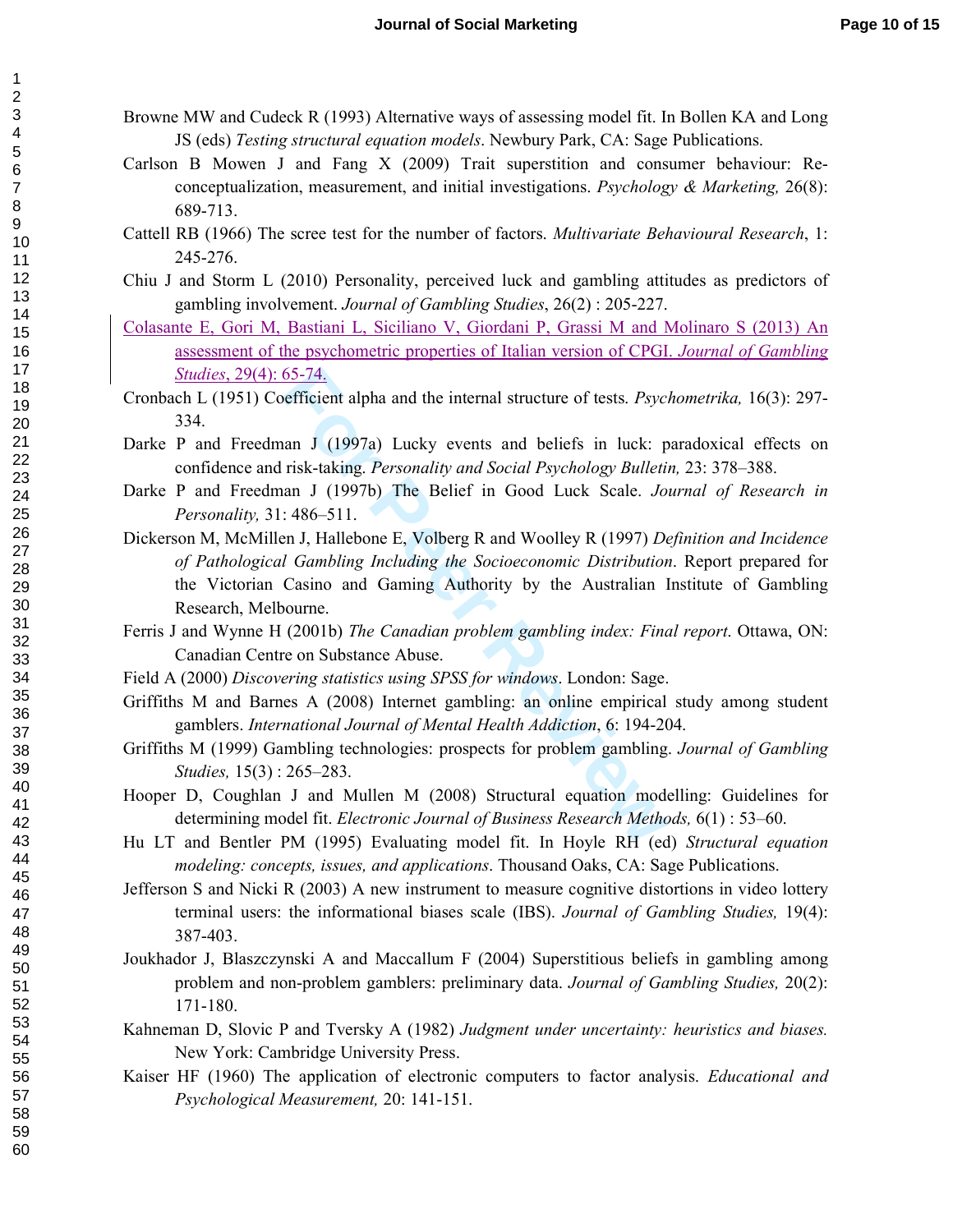- King N (1998) Template analysis, In S. Gillian & C. Cassell (eds.) *Qualitative methods and analysis in organizational research: A practical guide*. Thousand Oaks, CA: Sage Publications Ltd.
- Lambos C and Delfabbro P (2007) Numerical reasoning ability and irrational beliefs in problem gambling. *International Gambling Studies,* 7(2): 157–171.
- Langer E (1975) The illusion of control. *Journal of Personality and Social Psychology,* 32: 311- 321.
- Lesieur HR and Blume SB (1987) The South Oaks Gambling Screen (SOGS): a new instrument for the identification of pathological gamblers. *American Journal of Psychiatry,* 144: 1184– 1188.
- Loo J M Y, Oei T P S and Raylu N (2010). Psychometric evaluation of the Problem Gambling Severity ndex-Chinese Version (PGSI-C). *Journal of Gambling Studies*, 26: 105–120.
- Luceri B and Vergura DT (2015) I cavalli vincenti del gambling: uno studio esplorativo su motivi e credenze dei giocatori. M*icro & Macro Marketing*, 1: 65-84.
- Monaghan SM, Blaszczynski A and Nower L (2009) Do warning signs on electronic gaming machines influence irrational cognitions? *Psychological Reports,* 105: 173-187.
- Moodie C (2008) Student gambling, erroneous cognitions, and awareness of treatment in Scotland. *Journal of Gambling Issues,* 21: July.
- Moore S M and Ohtsuka K (1999). Beliefs about control over gambling among youngpeople, and their relation to problem gambling. *Psychology of Addictive Behaviors*, 13: 339-347.
- Myrseth H, Brunborg G and Eidem M (2010) Differences in cognitive distortion between pathological and non-pathological gamblers whit preference for chance or skill games. *Journal of Gambling Studies,* 26(4): 561-569.
- Neal P, Delfabbro PH and O'Neil M (2005). *Problem Gambling and Harm: Towards a National Definition*. Centre for Economic Studies, Adelaide.
- Nunnally J (1978) *Psychometric theory*. New York: McGraw-Hill.
- Chinese Version (PGSI-C). Journal of Gambling Studie<br>DT (2015) I cavalli vincenti del gambling: uno studio eocatori. Micro & Macro Marketing, 1: 65-84.<br>
Eczynski A and Nower L (2009) Do warning signs<br>
since irrational cogn Ohtsuka K and Chan C C (2010). Donning red underwear to play mahjong: Superstitious beliefs and problem gambling among Chinese mahjong players in Macau. *Gambling Research*, 22(1): 18-33.
- Platz L and Millar M (2001) Gambling in the context of other recreation activity: a quantitative comparison of casual and pathological student gamblers. *Journal of Leisure Research*, 33(4): 383–395.
- Raylu N and Oei T (2004) The Gambling Related Cognitions Scale (GRCS): development, confirmatory factor validation and psychometric properties. *Addiction,* 99: 757–769.
- Reid L (1986) The psychology of the near miss. *Journal of Gambling Studies,* 2(1): 32-39.
- Skinner BF (1948) 'Superstition' in the pigeon. *Journal of Experimental Psychology*, 38(2): 168- 172.
- Slovic P, Finucane M, Peters E and MacGregor D (2002) Rational actors or rational fools? Implications of the affect heuristic for behavioural economics. *Journal of Socio-Economics,*  31: 329-342.
- Smith G and Wynne H (2004) *VLT gambling in Alberta: a preliminary analysis.* Alberta Gambling Research Institute.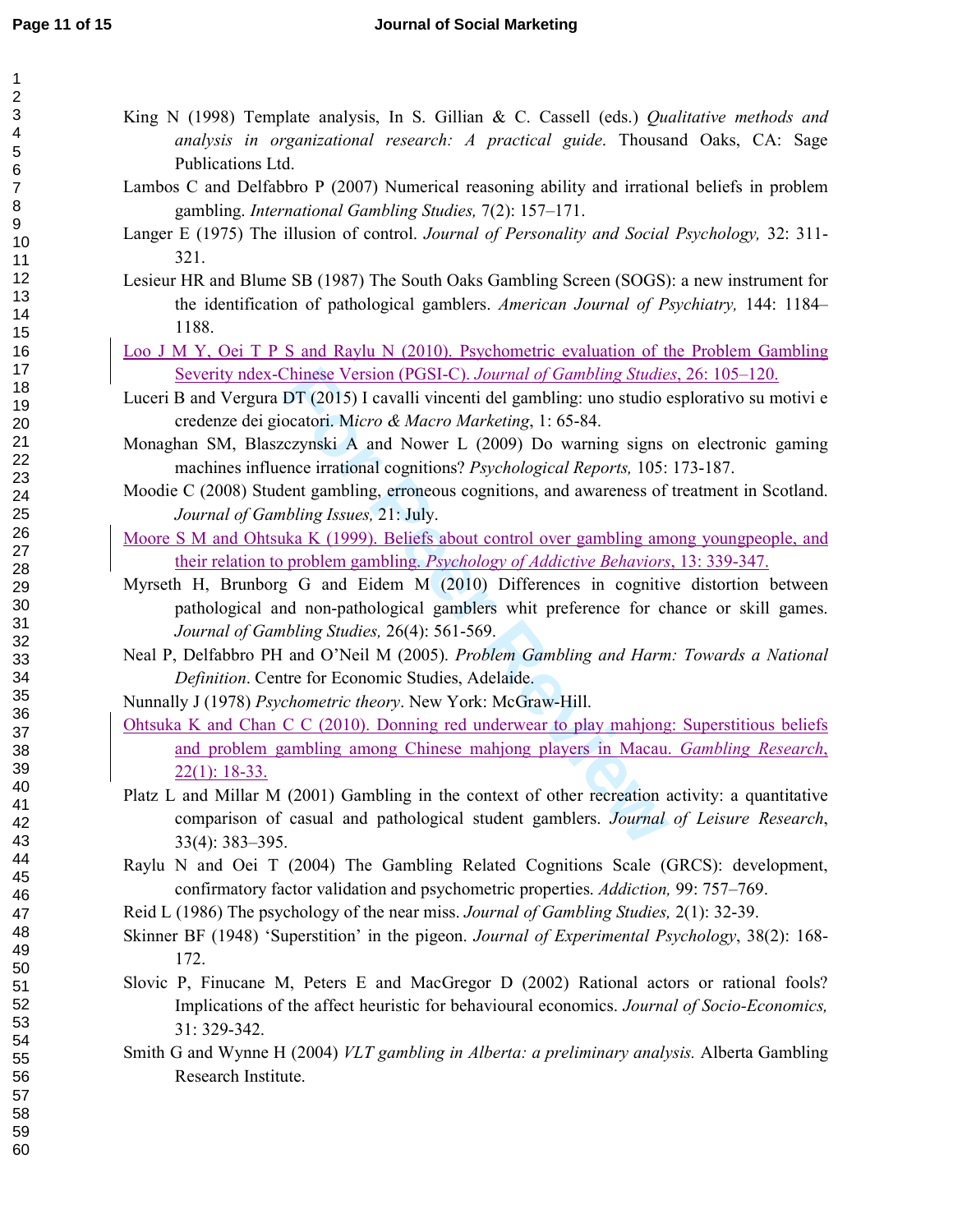- Steenbergh TA, Meyers AW, May RK and Whelan JP (2002) Development and validation of the Gambler's Beliefs Questionnaire. *Psychology of Addictive Behaviors*, 16: 143–149.
	- Tao V, Wu A, Cheung S and Tong K (2011) Development of an indigenous inventory GMAB (Gambling Motives, Attitudes and Behaviours) for Chinese gamblers: An exploratory study. *Journal of Gambling Studies,* 27(3): 99-113.
	- Thaler RH (1999) Mental accounting matters. *Journal of Behavioural Decision Making*, 12(3): 183- 206.
	- Turner N (2004) How do slot machine and other electronic gambling machine actually work? *Journal of Gambling Issues*, 11.
- Tversky A and Kahneman D (1974) Judgment under uncertainty: heuristics and biases. *Science,*  185: 1124-1131.
- Wiebe J, Single E and Falkowski-Ham A (2001) *Measuring gambling and problem gambling in Ontario.* Canadian Centre on Substance Abuse Responsible Gambling Council, Ontario.
- Wood W and Clapham M (2005) Development of the Drake Beliefs about Chance Inventory. *Journal of Gambling Studies,* 21(4): 411-430.
- Zhou K, Tang H, Sun Y, Huang G, Rao L, Liang Z and Li S (2012) Belief in luck or in skill: Which locks people into gambling? *Journal of Gambling Studies,* 28: 379-391.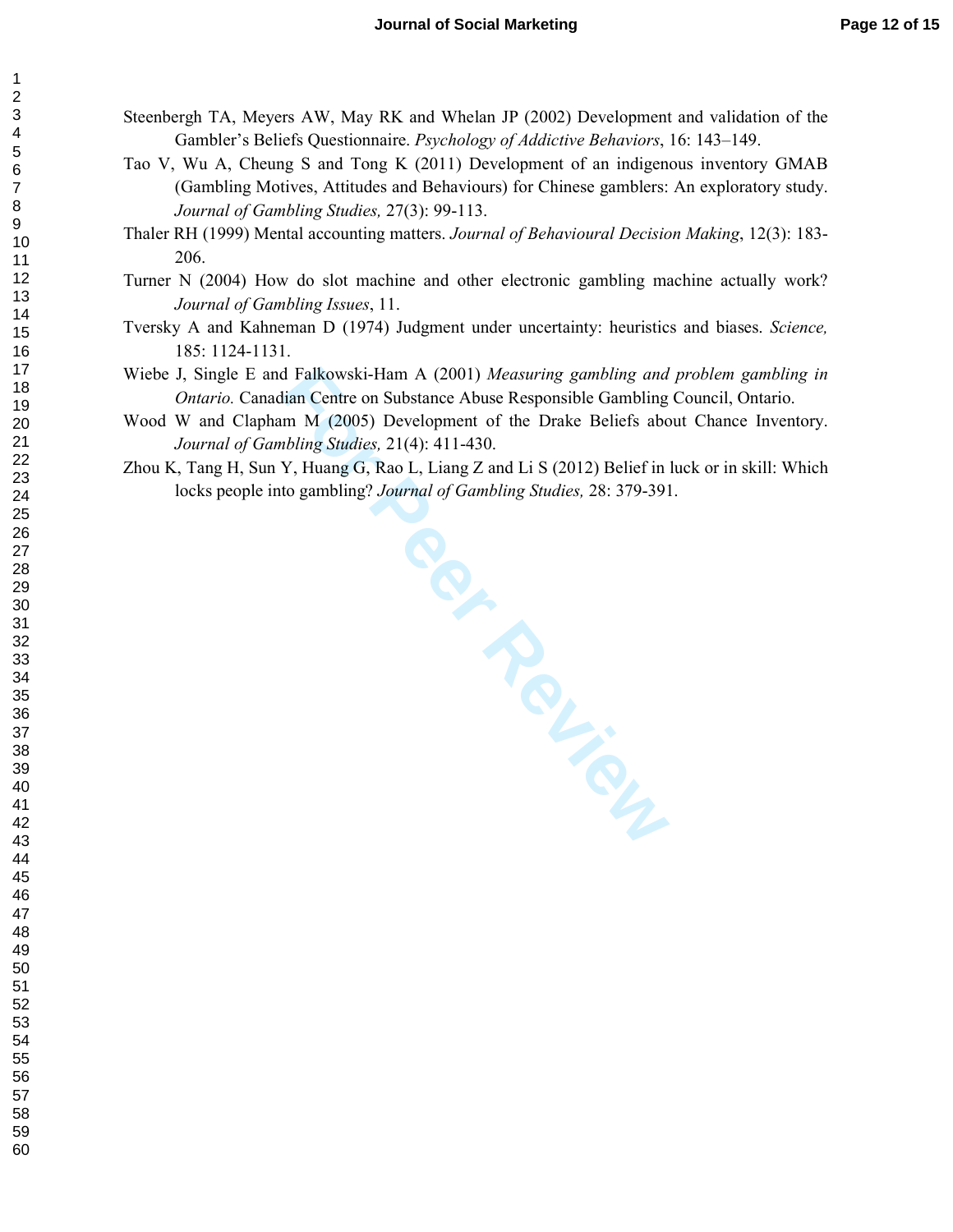# Table I CFA: factor loadings for the GBS<sup>a</sup>

| Luck and<br>superstition | Illusion<br>of<br>control | Supernatural<br>help                                                                                         |
|--------------------------|---------------------------|--------------------------------------------------------------------------------------------------------------|
| 0.874                    |                           |                                                                                                              |
| 0.800                    |                           |                                                                                                              |
| 0.841                    |                           |                                                                                                              |
| 0.758                    |                           |                                                                                                              |
| 0.654                    |                           |                                                                                                              |
| 0.652                    |                           |                                                                                                              |
| 0.756                    |                           |                                                                                                              |
|                          | 0.590                     |                                                                                                              |
|                          | 0.868                     |                                                                                                              |
|                          | 0.741                     |                                                                                                              |
|                          |                           | 0.693                                                                                                        |
|                          |                           | 0.679                                                                                                        |
|                          |                           | 0.707                                                                                                        |
| 0.91                     | 0.78                      | 0.74                                                                                                         |
|                          |                           |                                                                                                              |
|                          |                           |                                                                                                              |
|                          |                           | $\chi^2$ = 143.992; df = 62; CFI = 0.992; NNFI = 0.989; RMSEA = 0.051; GFI = 0.944, SRMR = 0.034<br>Religion |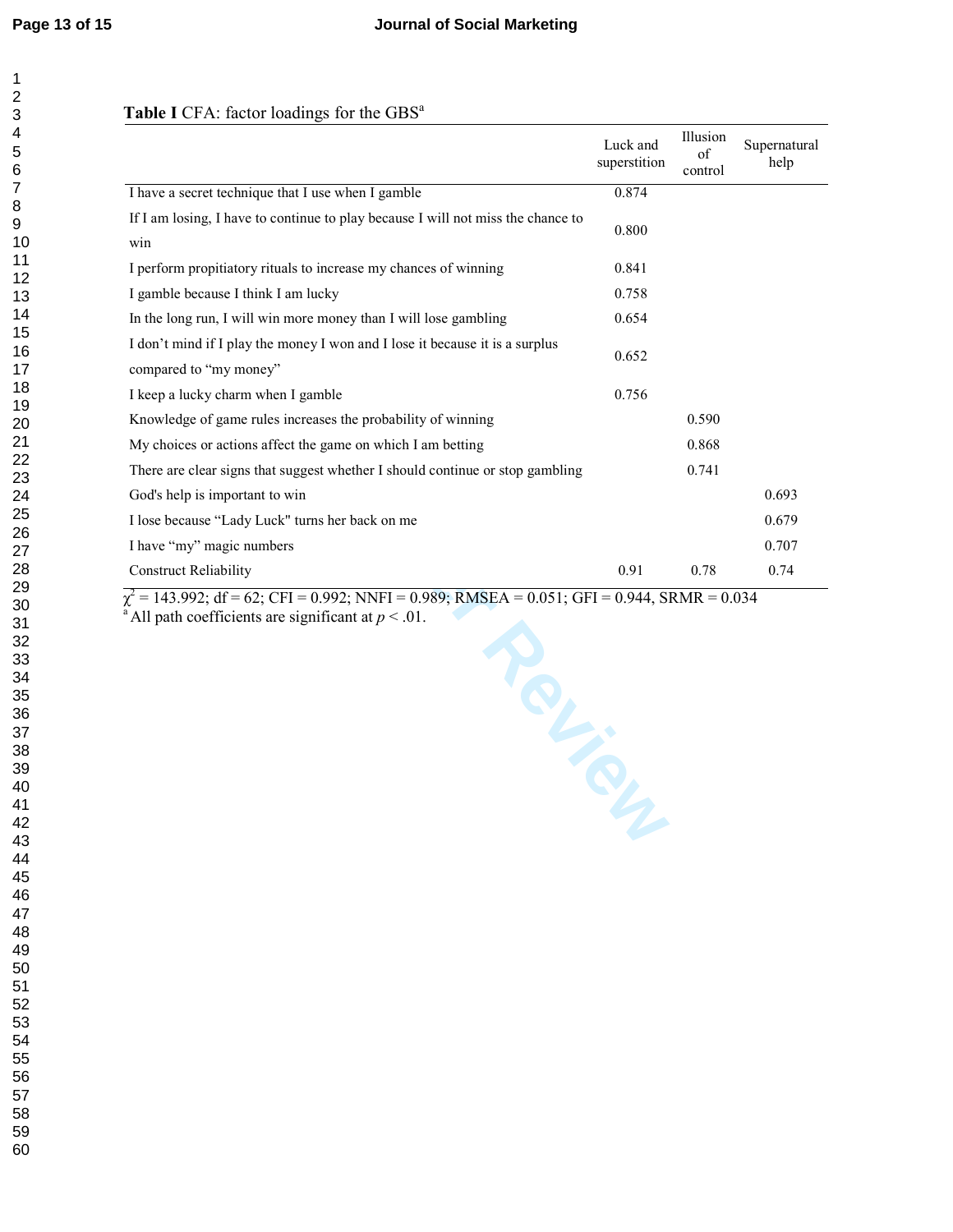